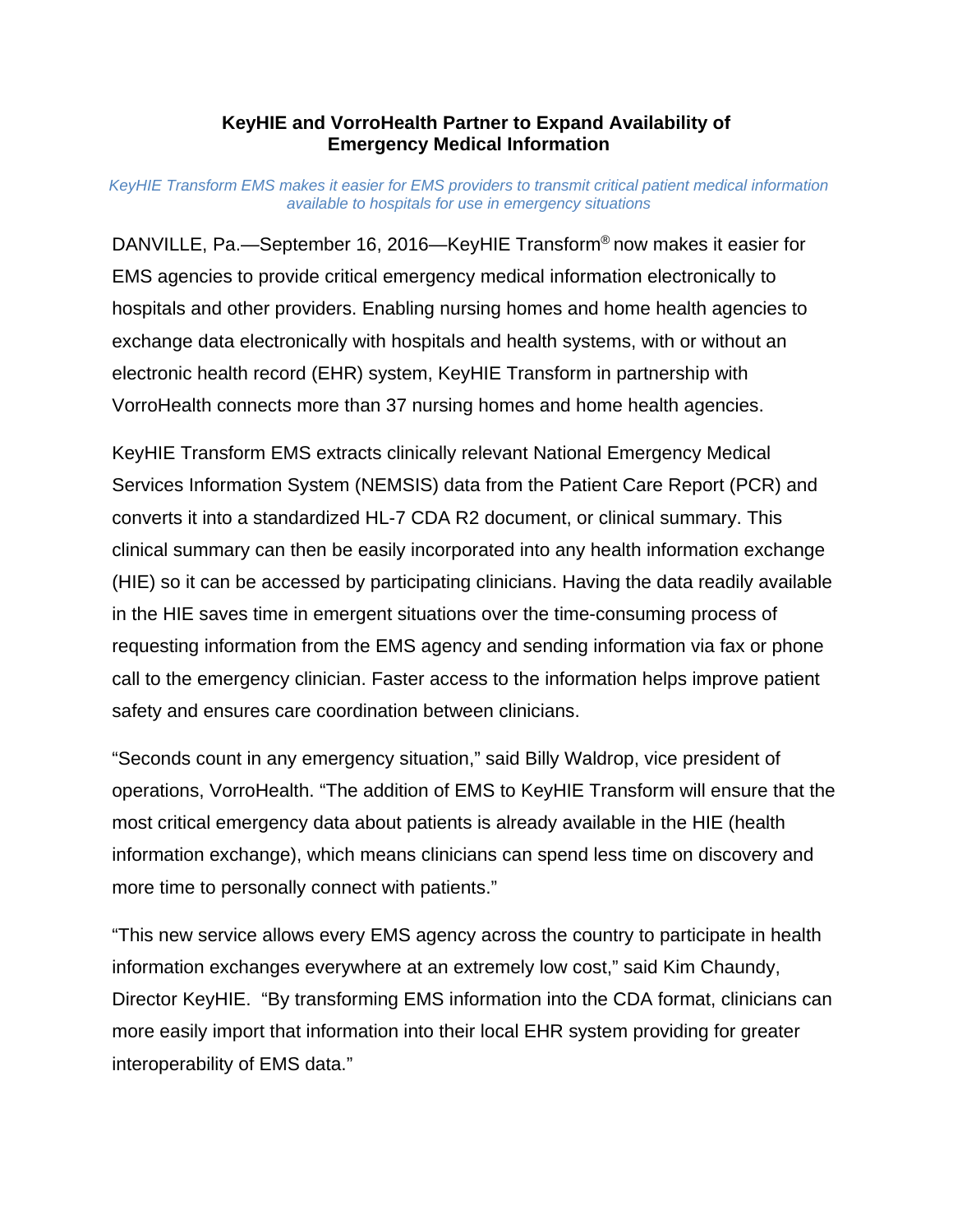KeyHIE Transform is a software solution that converts the minimum data set (MDS) or Outcome and Assessment Information Set (OASIS) that nursing homes transmit to the Centers for Medicare and Medicaid Services (CMS) for billing purposes into a standard Continuity of Care Document (CCD) that can be easily incorporated into an HIE. It was developed under the Keystone Beacon Community Program, which was established by the U.S. Department of Health and Human Services to accelerate and demonstrate the ability of health IT to transform local healthcare systems to advance a patient-centered vision of care, improve care quality and reduce costs.

EMS adds to this capability by enabling NEMSIS patient assessment information to be shared within the HIE. In addition to expediting care, the new KeyHIE Transform EMS service is also more cost-effective. It reduces operating costs by eliminating the need for repeat phone calls or pages, faxing and waiting for paperwork. There is no set-up charge, and subscription pricing begins at \$199/year or \$15/month per EMS provider agency.

A roll-out plan has been outlined with grant funding opportunities available. Two pilot sites are operational, with national availability in September 2016. Details available on website: transform.keyhie.org

## **About VorroHealth:**

VorroHealth provides robust, scalable integration solutions that connect disparate applications and technologies. BridgeGateHealth™'s any-to-any integration platform handles very complex data with virtually no coding required, reducing the complexity and length of integration projects to weeks or days resulting in lower costs. For more information, visit www.vorrohealth.com

#### **About VorroHealth**

VorroHealth (formerly BlueStep/BridgeGate) delivers technology solutions to long term and post-acute care (LTPAC) communities and across the healthcare continuum to improve quality of care for residents and patients. Because ensuring the highest level of care requires open connectivity and collaboration, VorroHealth acquired two innovative technologies: BlueStep, a configurable, web-based application platform that includes a native, LTPAC-specific EHR that connects all users (including residents and their families) and BridgeGate Health, the nation's most advanced healthcare systems integration technology used by Golden Living, Care One and several public HIEs. The company has offices in Jacksonville, Fla. and Salt Lake City. Visit VorroHealth.com.